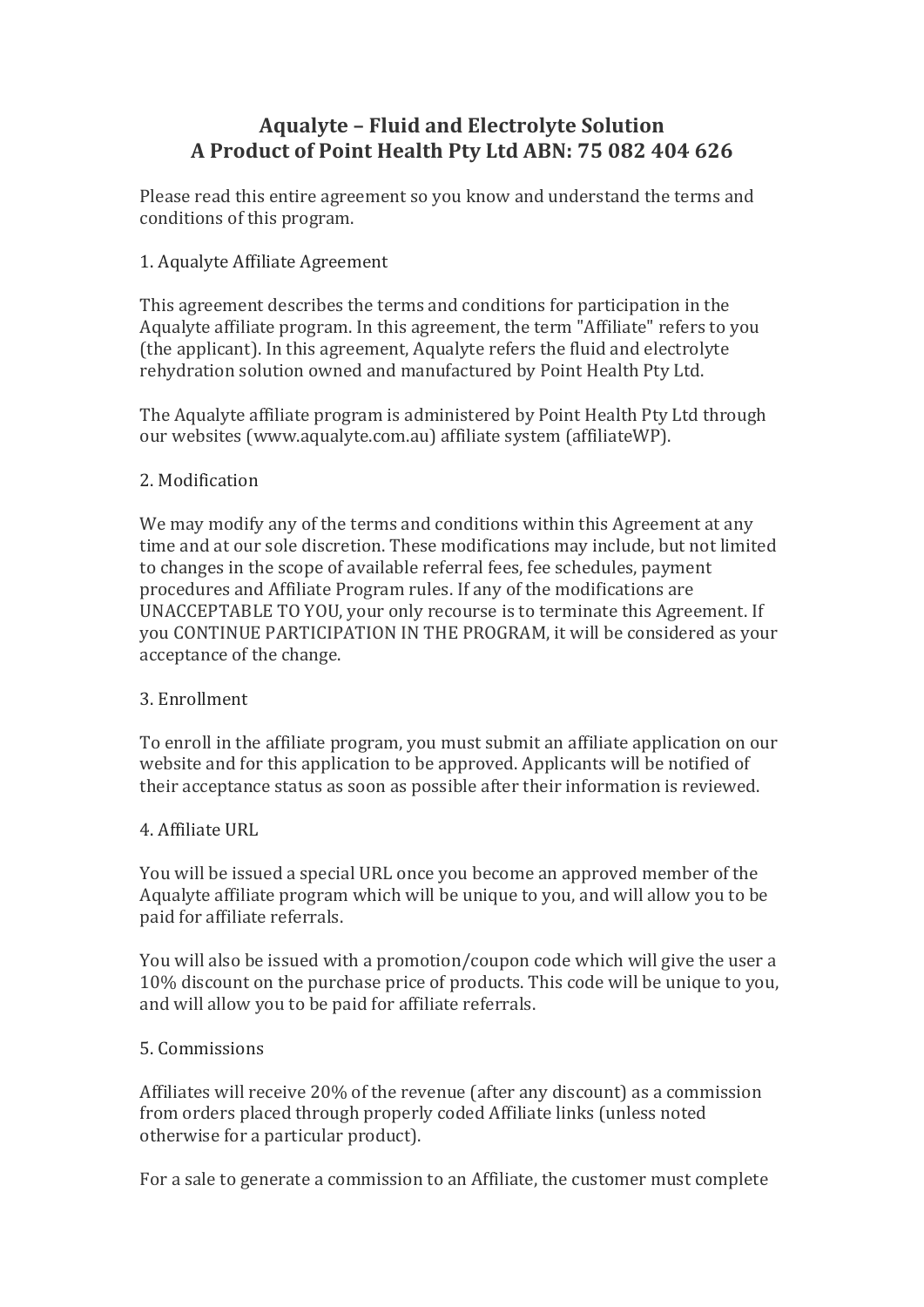the order and remit full payment for the product ordered through the aqualyte.com.au online shop.

Commissions will only be paid on sales that are made when the customer clicks through qualified, correctly structured Affiliate links or uses the relevant coupon code. Properly coded links are the sole responsibility of the affiliate.

## 6. Payment

Aqualyte pays affiliates via their PayPal account, provided to us when a member joins. If the PayPal email changes, it is the responsibility of the affiliate to notify the Affiliate Program to ensure proper commission payments.

Affiliates will be paid quarterly at the end of the  $3<sup>rd</sup>$ , 6<sup>th</sup>, 9<sup>th</sup> and 12<sup>th</sup> month of the year or as otherwise agreed.

## 7. Order Fulfillment

Aqualyte will be solely responsible for processing every order placed by a customer via affiliate links. Affiliates are not authorized to collect payments on our behalf. Affiliates are not authorized to give away products. Aqualyte will also be solely responsible for all customer service inquires.

Customers who purchase products through the Aqualyte Affiliate Program will be deemed to be customers of Aqualyte. Accordingly, all rules, policies, and operating procedures concerning customer orders and service will apply to those customers. We may change our policies and operating procedures at any time. Prices and availability of our products may vary from time to time. Aqualyte policies will always determine the price paid by the customer.

## 8. Qualifying Sites

Aqualyte reserves the right to refuse any website site entry into the Aqualyte Affiliate Program based on site content. Sites that do not qualify for the Affiliate Program include sites which:

Promote sexually explicit materials Promote violence Promote discrimination based on race, sex, religion, nationality, disability, sexual orientation, or age Promote illegal activities

Pickup@IntInd.com.au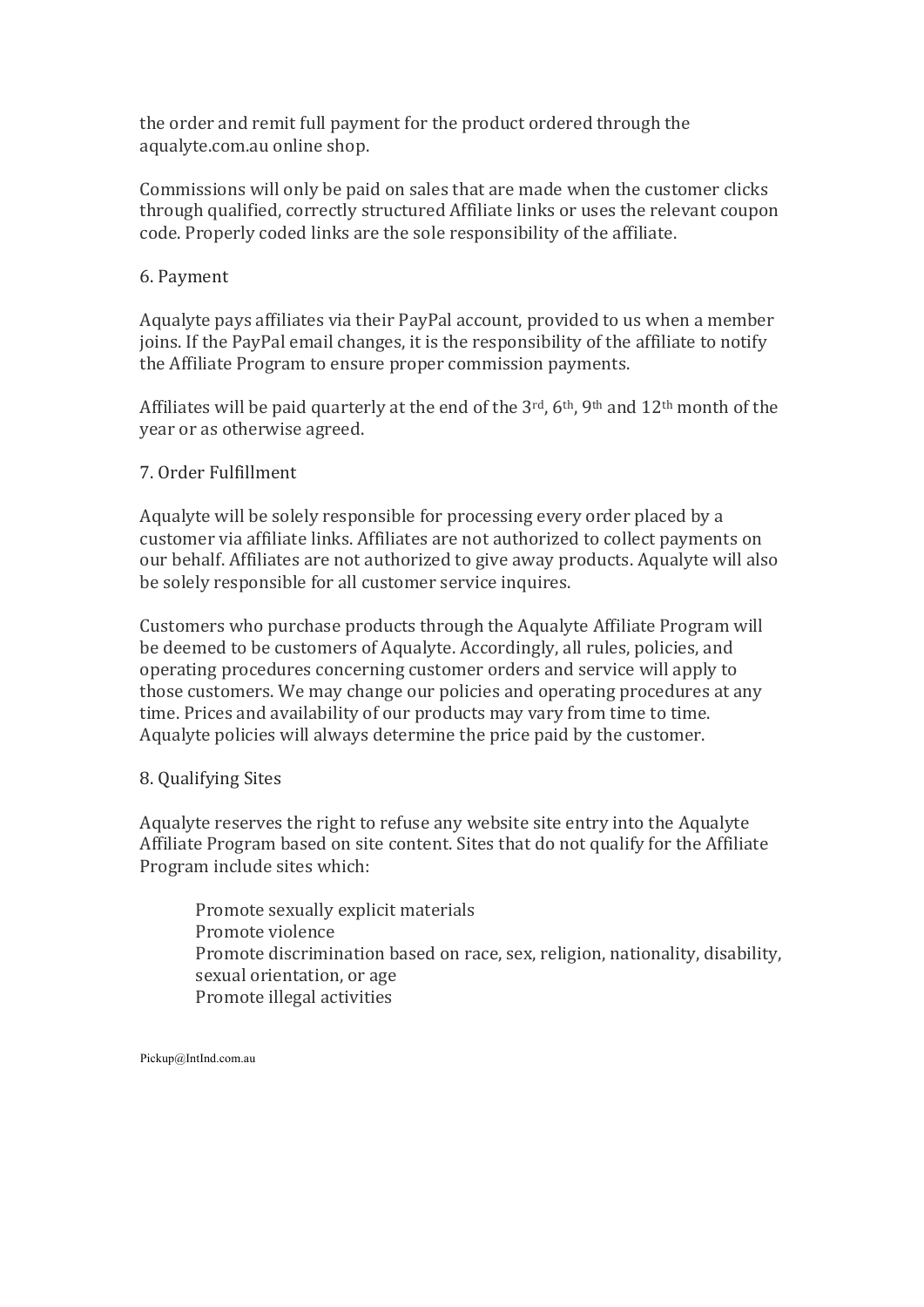## 9. Permitted Usage

Affiliates are permitted to use the graphical banners and design resources located at http://aqualyte.com.au/wp-admin/admin.php?page=affiliate-wpcreatives

## 10. Prohibited Usage

The following cases are prohibited and are grounds for immediate termination of the affiliate account.

- Affiliates MAY NOT use the Aqualyte logo, logo marks or other Aqualyte website/branding imagery in any was as to indicate they are officially partnered with Aqualyte/Point Health Pty Ltd.
- Affiliates MAY NOT use the term "Aqualyte" in ANY variation in their site IIRI.
- Affiliates MAY NOT promote coupons that were not provided to them personally by Point Health.

## 11. Aqualyte Anti-Spam Policy

Aqualyte strictly prohibits affiliates from using spam e-mail and other forms of Internet abuse (including spamming forums, blogs, twitter, facebook and other social media outlets) to seek sales. Spam is defined as including, but not limited to, the following:

- Electronic mail messages addressed to a recipient with whom the sender does not have an existing business or personal relationship or is not sent at the request of, or with the express consent of, the recipient through an opt in subscription;
- Messages posted to forums, Twitter, Facebook and message boards that are off-topic (unrelated to the topic of discussion), cross-posted to unrelated newsgroups, posted in excessive volume, or posted against forum/message board rules.
- Content posted on free blog websites for the sole purpose of keyword spamming, or comments posted to legitimate blogs that violate the comment policy of the blog owner.
- Solicitations posted to chat rooms, or to groups or individuals via Internet Relay Chat or "Instant Messaging" system;
- Certain off-line activities that, while not considered Spam, are similar in nature, including distributing flyers or leaflets on private property or where prohibited by applicable rules, regulations, or laws.

Aqualyte, may undertake, at its sole discretion and with or without prior notice, the following enforcement actions:

Account Termination: Upon the receipt of a credible complaint. Point Health Pty Ltd may investigate the complaint, and if necessary, will then terminate the affiliate account of the individual implicated in the abuse. Termination results in the immediate closure of the member and affiliate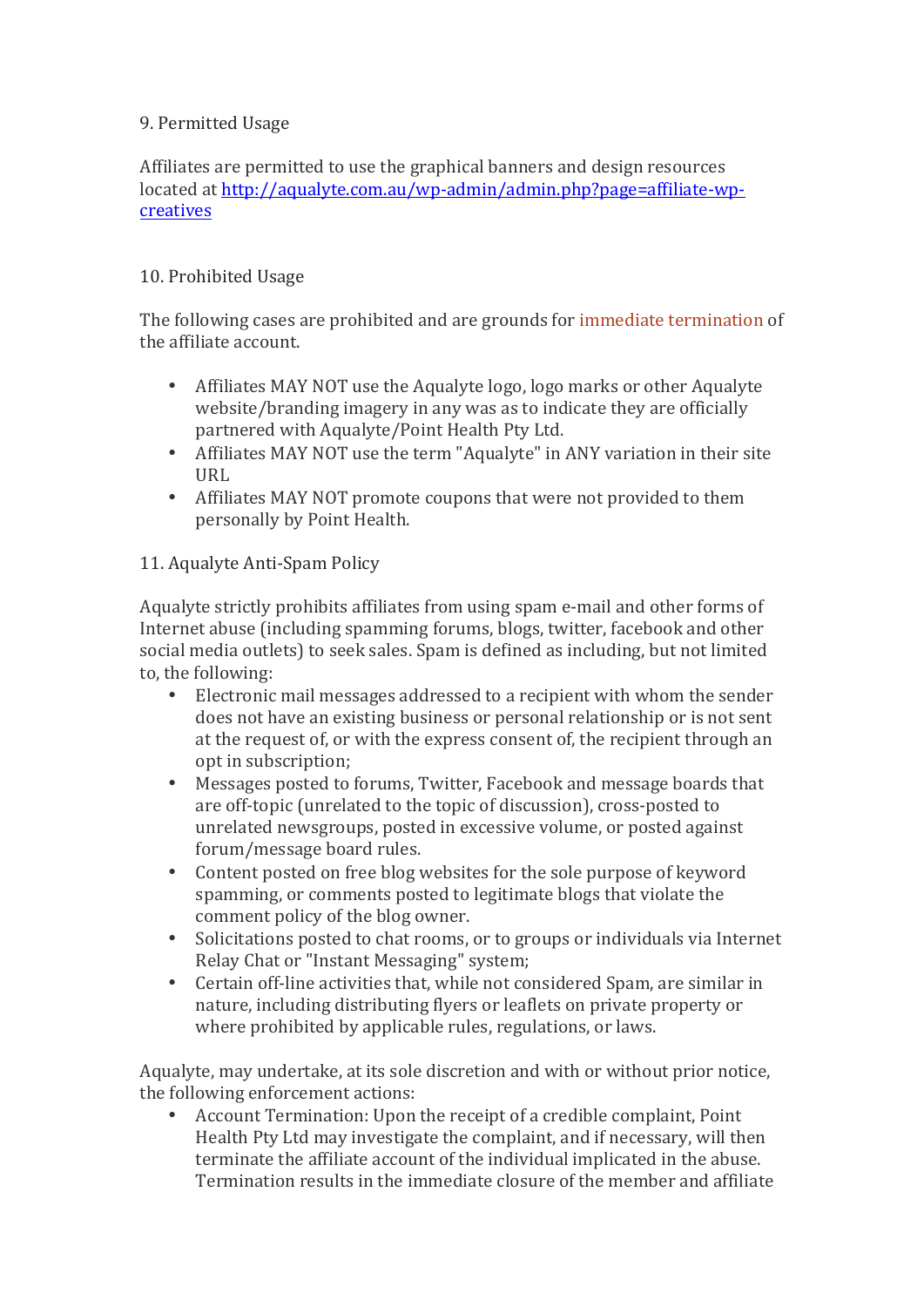account, the loss of all referrals, and the forfeiture of any unpaid money on account. 

If you wish to report a violation of our Anti-Spam Policy, please forward all relevant evidence to support@aqualyte.com.au

## 12. Relationship of Parties

Affiliates are independent contractors, and nothing in this Agreement will create any partnership, joint venture, agency, franchise, sales representative, or employment relationship between the parties. Affiliates have no authority to make or accept any offers or representations on our behalf. Affiliates will not make any statement, whether on their sites or otherwise, that reasonably would contradict this statement.

The Affiliate shall not, pursuant to this Agreement or otherwise, have or acquire any right, title or interest in or to the trade name/marks as well as domain names held by Point Health Pty Ltd or relating to the product 'Aqualyte' or variations in name thereof now or at any time in the future. Nothing in this Agreement purports to transfer or has the effect of transferring any trademarks from Point Health Pty Ltd to the Affiliate.

## 13. Term and Termination

The term of this Agreement will begin when you accept and will end when terminated by either party. Either Aqualyte or the affiliate may terminate this Agreement at any time, with or without cause. Upon the termination of this Agreement for any reason, all licenses granted hereunder shall immediately terminate and you will immediately cease use of, and remove from Affiliate's Web Site, all links to Aqualyte websites, and all Aqualyte trademarks and logos, other Aqualyte marks and all other materials provided in connection with this program.

## 14. Limitation of Liability

Aqualyte will not be liable for indirect, special, or consequential damages (or any loss of revenue, profits, expenditures or data) arising in connection with this Agreement or the Program, even if we have been advised of the possibility of such damages. Further, our aggregate liability arising with respect to this Agreement and the Program will not exceed the total commissions paid or payable to the affiliate under to this Agreement.

## 15. Disclaimers

We make no express or implied warranties or representations with respect to the Affiliate Program or an affiliate's potential to earn income from the Affiliate Program. In addition, we make no representation that the operation of the websites or the Affiliate links will be uninterrupted or error-free, and Aqualyte